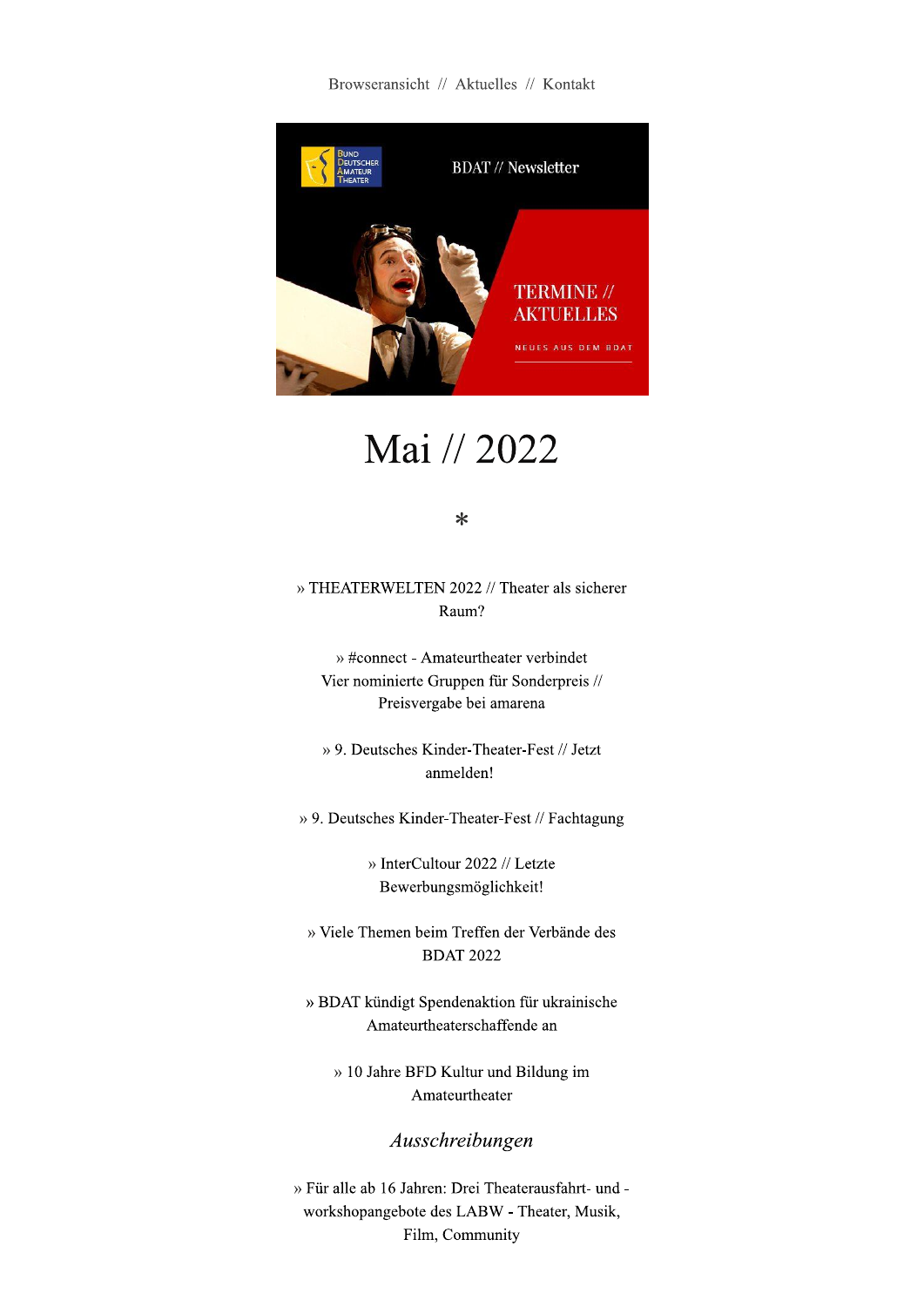#### Sonstiges

- » 15. Brandenburgische Amateurtheatertage 26.-29. Mai 2022 // Potsdam Waschhaus
- » Save the Date // Tabori Preisverleihung am 25. Mai 2022 analog und digital
- » Webinar: Vorstellung des GEMA Onlineportals für Musiknutzer / Montag, 23. Mai 2022
- » Internationales Symposium ALL IN 2022 Jetzt anmelden!
	- » Theatertage am See // Friedrichshafens
- » Stellenausschreibung Fachbereichsleitung Tanz TPZ Lingen // VERLÄNGERUNG der **BEWERBUNGSFRIST**
- » 23. KinderKulturBörse am 16. und 17. Mai in Hannover
	- » Trauer um Ursula Lehr
- » StayOnStage // Online-Plattform für Geflüchtete

**Tipps** 

» ProEnglish Theatre - "The Book of Sirens" performance

» Polis180 e.V.: Online-Veranstaltung "Making Theatre in Times of War" 9. Mai 2022

 $\ast$ 



THEATERWELTEN 2022 // Theater als sicherer Raum?

Zum fünften Mal lädt der Bund Deutscher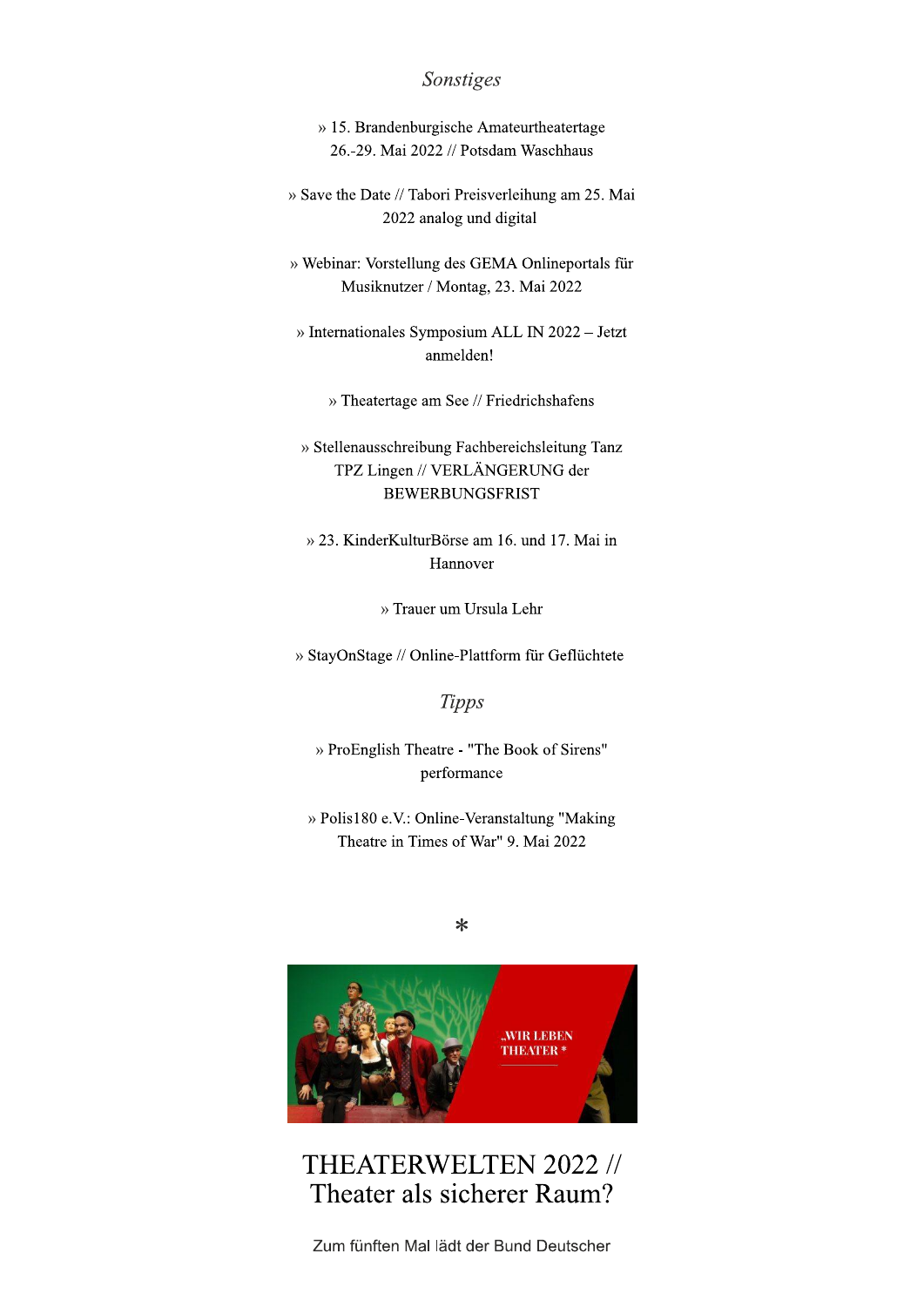Amateurtheater (BDAT) mit dem Festival THEATERWELTEN zu einer künstlerischen Entdeckungsreise ein. Die internationale Theaterbegegnung findet vom 13. bis 16. Oktober 2022 erstmals in Esslingen (Baden-Württemberg) statt. Aufführungen von sieben Theatergruppen aus verschiedenen Weltregionen und Workshops mit internationalen Referent\*innen erwarten die Teilnehmer\*innen und Gäste. Ein begleitendes Fach-Symposium beschäftigt sich aus lokaler und globaler Perspektive mit dem Thema "Theater und sichere Räume": Ist Theater ein sicherer Raum? Wie wirkt sich dies auf die Teilhabe im und am sozialen Geschehen aus? Ausführliche Informationen: » mehr erfahren « zurück

### #connect - Amateurtheater verbindet Vier nominierte Gruppen für Sonderpreis // Preisvergabe bei amarena

Das Amateurtheater steht für vielfältige Verbindungen zwischen Menschen: in der aktuellen Zeit des Trennenden setzt der Theaterleben e. V. mit dem Sonderpreis "#connect - Amateurtheater verbindet" ein Zeichen und rückt das Verbindende ins Rampenlicht. Diese vier Gruppen und ihre Inszenierungen wurden für die mit 2.000 Euro dotierte Auszeichnung nominiert:

// Ensemble2030 (Köln, Nordrhein-Westfalen): "AGENDA" - Eine Eigenproduktion als Theaterparcours // English Drama Group (Pädagogische Hochschule Heidelberg) - (Baden-Württemberg): "The Picture of Dory Ann Gray" // Junge Theaterakademie Offenburg / Annette Müller (Baden-Württemberg): "Kilometer X - Eine interaktive Audiotour an 6 (un)gewöhnlichen Orte" // Moringer Bürgertheater interkulturell (Niedersachsen):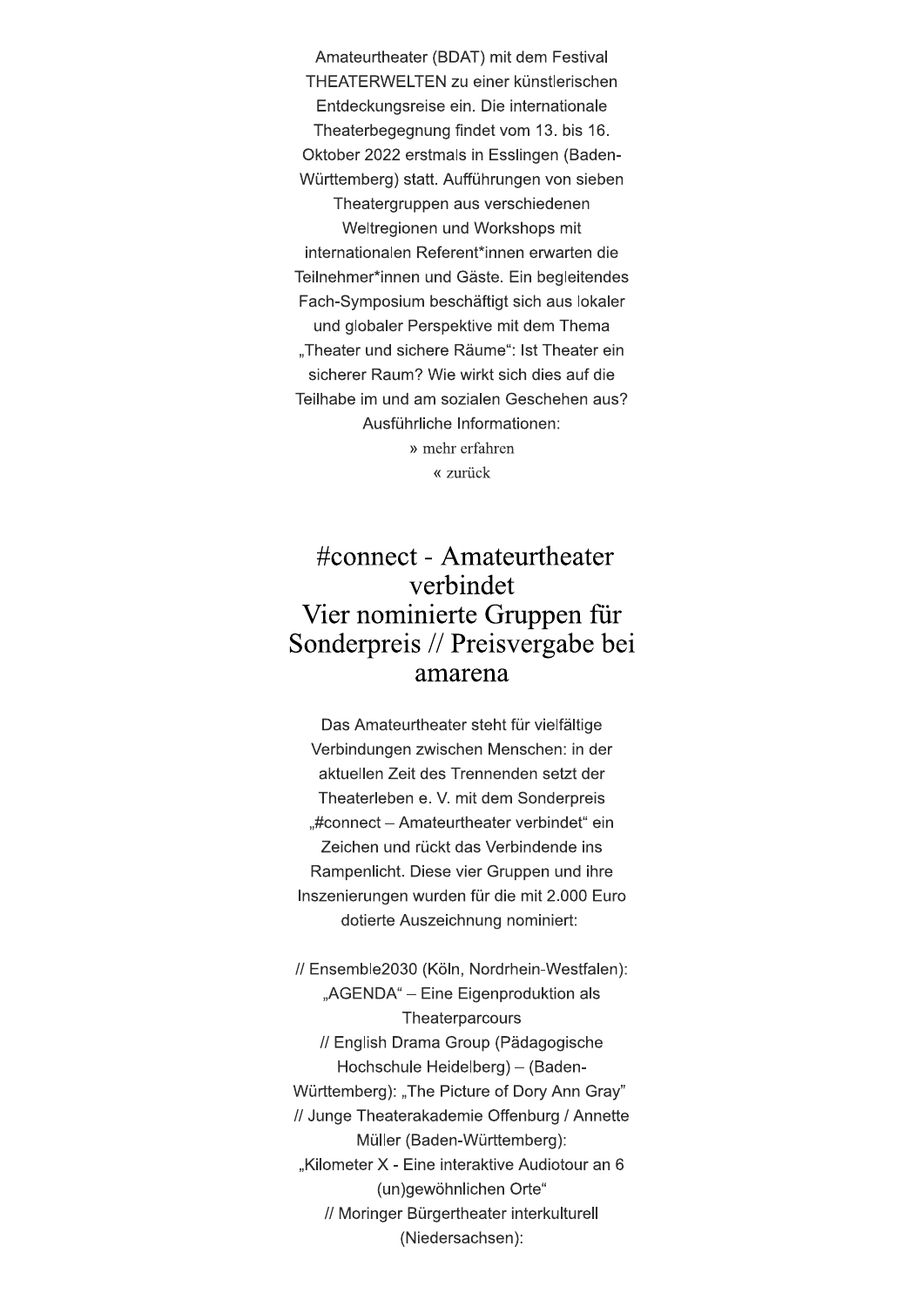"Der schönste Tag" – Ein Theaterspaziergang von Stefan Dehler

Wer den Preis gewinnt, der im Rahmen des Festivals zum Deutschen Amateurtheaterpreis amarena vergeben wird, in Kürze hier: » mehr erfahren « zurück

# 9. Deutsches Kinder-Theater-Fest // Jetzt anmelden!

Das 9. Deutsche Kinder-Theater-Fest ICH DU WIR soll vom 06,-09. Oktober 2022 am Theater Lübeck stattfinden. Gesucht werden Kindertheatergruppen aus allen Bereichen und Sparten. Wenn ihr zwischen 6 und 12 Jahre alt seid, bewerbt euch bis zum 15. Mai 2022. Alle Infos zum Kinder-Theater-Fest und zur Bewerbung findet ihr unter: » mehr erfahren « zurück

#### 9. Deutsches Kinder-Theater-Fest // Fachtagung

Der BDAT richtet vom 6.-09. Oktober die begleitende Fachtagung aus zum Thema: "Das Eigene und das Fremde. Kindertheater als transkultureller Möglichkeitsraum". Detaillierte Informationen und Anmeldung stehen in Kürze online hier: » mehr erfahren « zurück

# InterCultour 2022 // Letzte Bewerbungsmöglichkeit!

Sechs französische Jugendliche treffen sechs deutsche Jugendliche im Alter von 16 bis 21 Jahren. Die Reise geht zunächst vom 23. bis 29. Juli 2022 nach Villers-lès-Nancy (Frankreich), anschließend wird der Workshop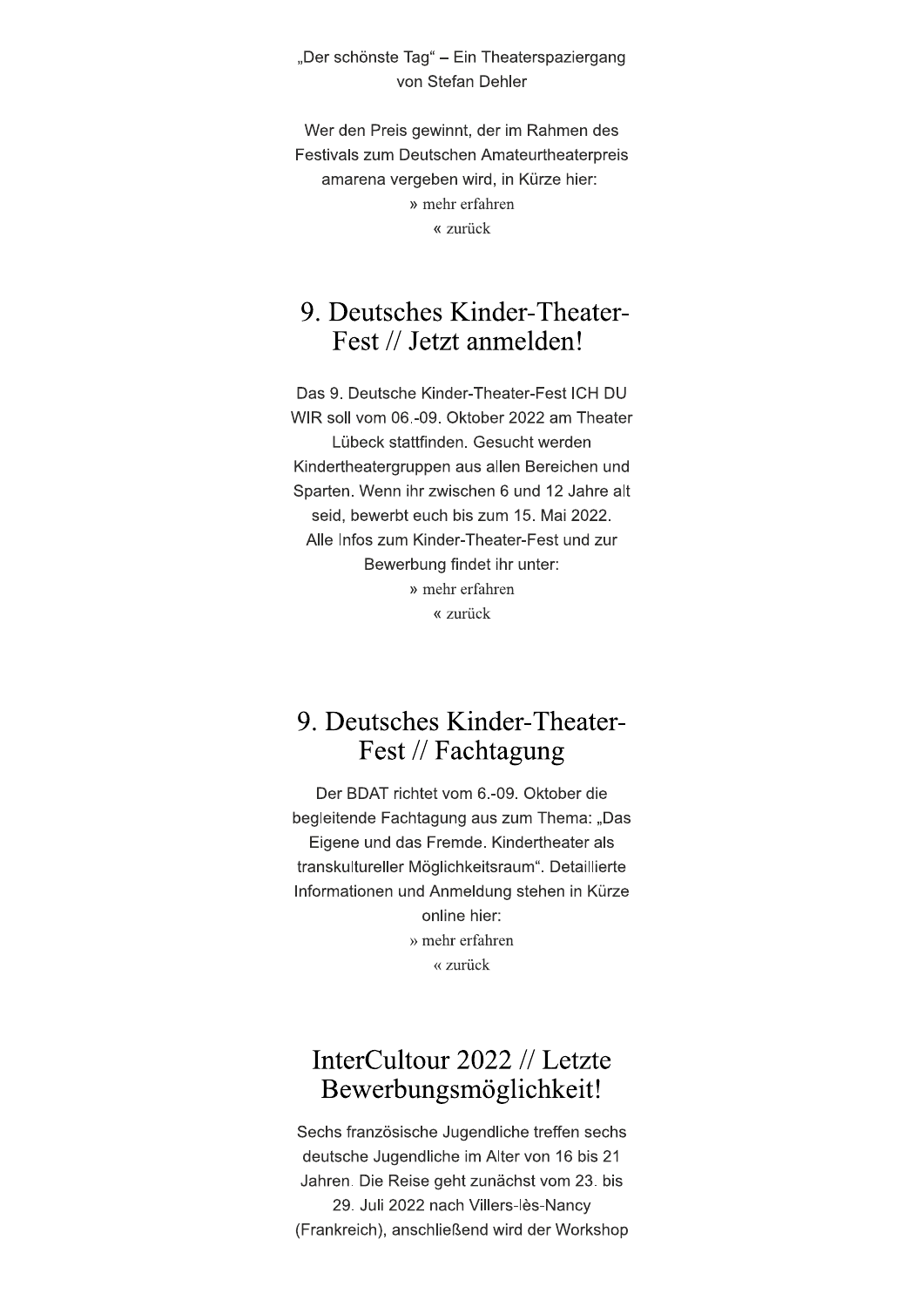vom 29. Juli bis 4. August in Donauwörth fortgesetzt. Verlängerter Bewerbungsschluss: 20. Mai 2022; Alter zwischen 16 und 21 Jahren: Grundkenntnisse der französischen Sprache sind erwünscht, aber keine Voraussetzung. Zu weiteren Infos und zum Anmeldeformular geht es hier: » mehr erfahren « zurück

### Viele Themen beim Treffen der Verbände des BDAT 2022

Endlich! Nach zwei Jahren Pandemiezeit fand vom 30. April bis 1. Mai 2022 erstmals wieder das jährliche Treffen der Verbände als Präsenzveranstaltung statt. Rund 50 Teilnehmer\*innen der 18 Mitgliedsverbände, des Präsidiums und der Geschäftsstelle trafen sich auf Einladung des Bund Deutscher Amateurtheater (BDAT) im wannsee-FORUM in Berlin. Vorgestellt wurden neue Möglichkeiten des Blended Learning beim BDAT mit Online-Seminarangeboten und die Entwicklung eines bundesweiten Seminarkalenders mit Beteiligung aller Mitgliedsverbände. Berichtet wurde über den Bundesfreiwilligendienst Amateurtheater (BFD) anlässlich seines 10-jährigen Jubiläums und geplante Aktivitäten. Der Wieder-Einstieg in das Theaterleben nach Corona, aktuelle Fördermöglichkeiten für Amateurtheater und viele weitere Themen wurden vorgestellt und diskutiert. Die Schwerpunktthemen "Diversität" und "Demokratie und Dialog" boten einen weiteren wichtigen Raum für Dialog. » mehr erfahren « zurück

### **BDAT** kündigt Spendenaktion für ukrainische Amateurtheaterschaffende an

"Der Krieg ist eine Zeit, in der es leider keine Halbtöne gibt. Die Wahl ist kategorisch einfach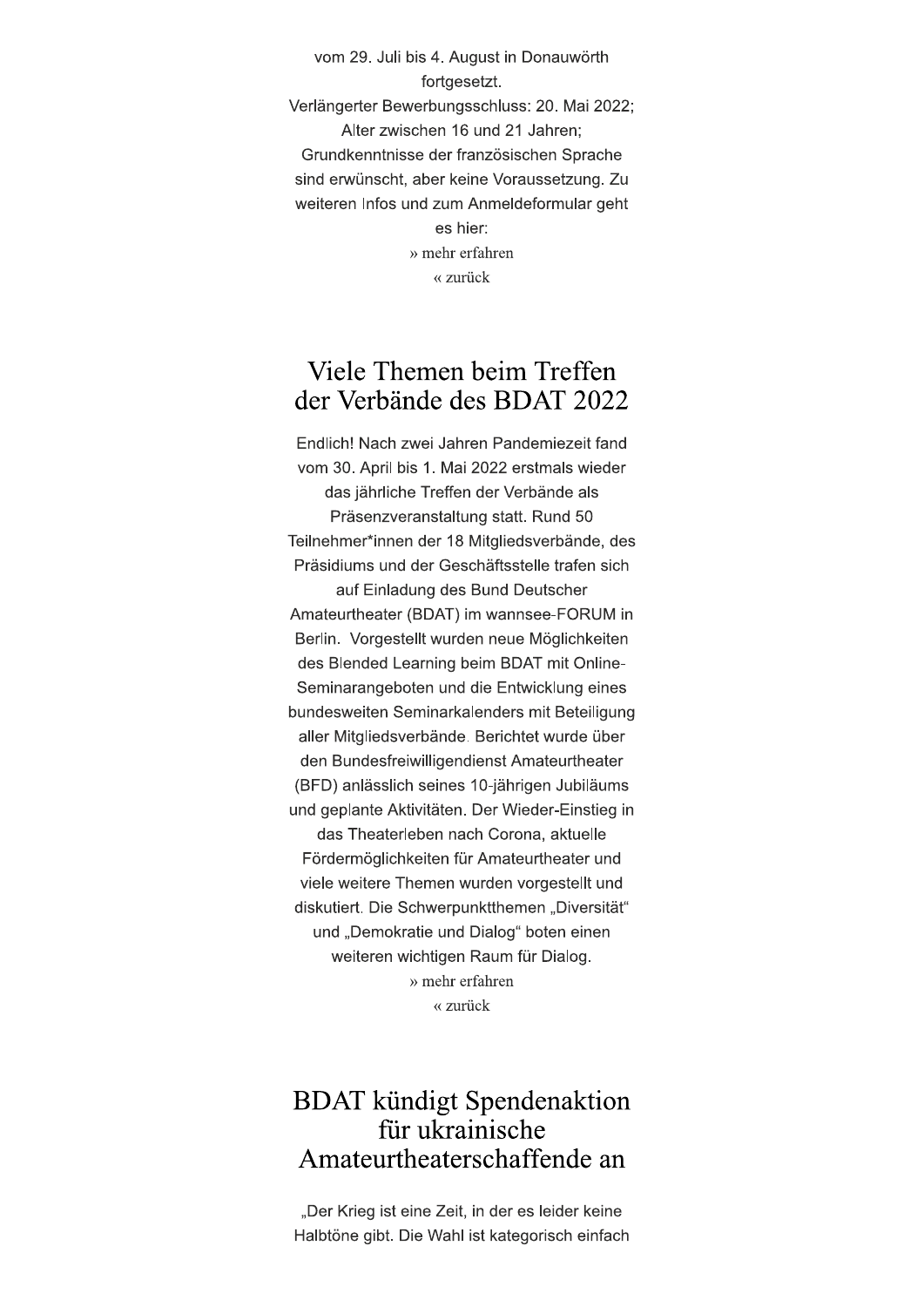- entweder man ist für das Leben oder gegen ein solches", das schreibt die Präsidentin des ukrainischen Amateurtheaterverbandes in einem offenen Brief, in dem auch Simon Isser. Präsident des BDAT, seine volle Solidarität zum Ausdruck bringt und für Unterstützung wirbt. Der Brief und die begleitende Spendenaktion wendet sich an alle Menschen, die das Amateurtheater in der Ukraine unterstützen wollen. Der Brief kann z. B. vor oder nach Theateraufführungen verlesen werden. Das Spendenkonto läuft über das dokumentartheater berlin, das auch Spendenbescheinigungen ausstellt. Ausführliche Informationen stellen wir in Kürze auf unsere Homepage. » mehr erfahren « zurück

#### 10 Jahre BFD Kultur und **Bildung im Amateurtheater**

Vom 26.05.-29.05.2022 veranstaltet der BDAT die 46. Muplischu\*, Fortbildung für Multiplikator\*innen und Interessierte im Kinderund Jugendtheater, in Wetzlar. Erstmals findet seit Beginn der Pandemie ein Präsenztreffen der deutschlandweit agierenden Bundesfreiwilligen im BDAT statt. Das 10jährige Jubiläum des BFD wird im Rahmen der Muplischu\* in Wetzlar bereits ab dem 25. Mai gefeiert. und weiteren Dazu zu Jubiläumsaktivitäten informiert der BDAT auf seiner Website und in den sozialen Medien. » mehr erfahren « zurück

# Ausschreibungen

Für alle ab 16 Jahren: Drei Theaterausfahrt- und workshopangebote des LABW - Theater, Musik, Film, Community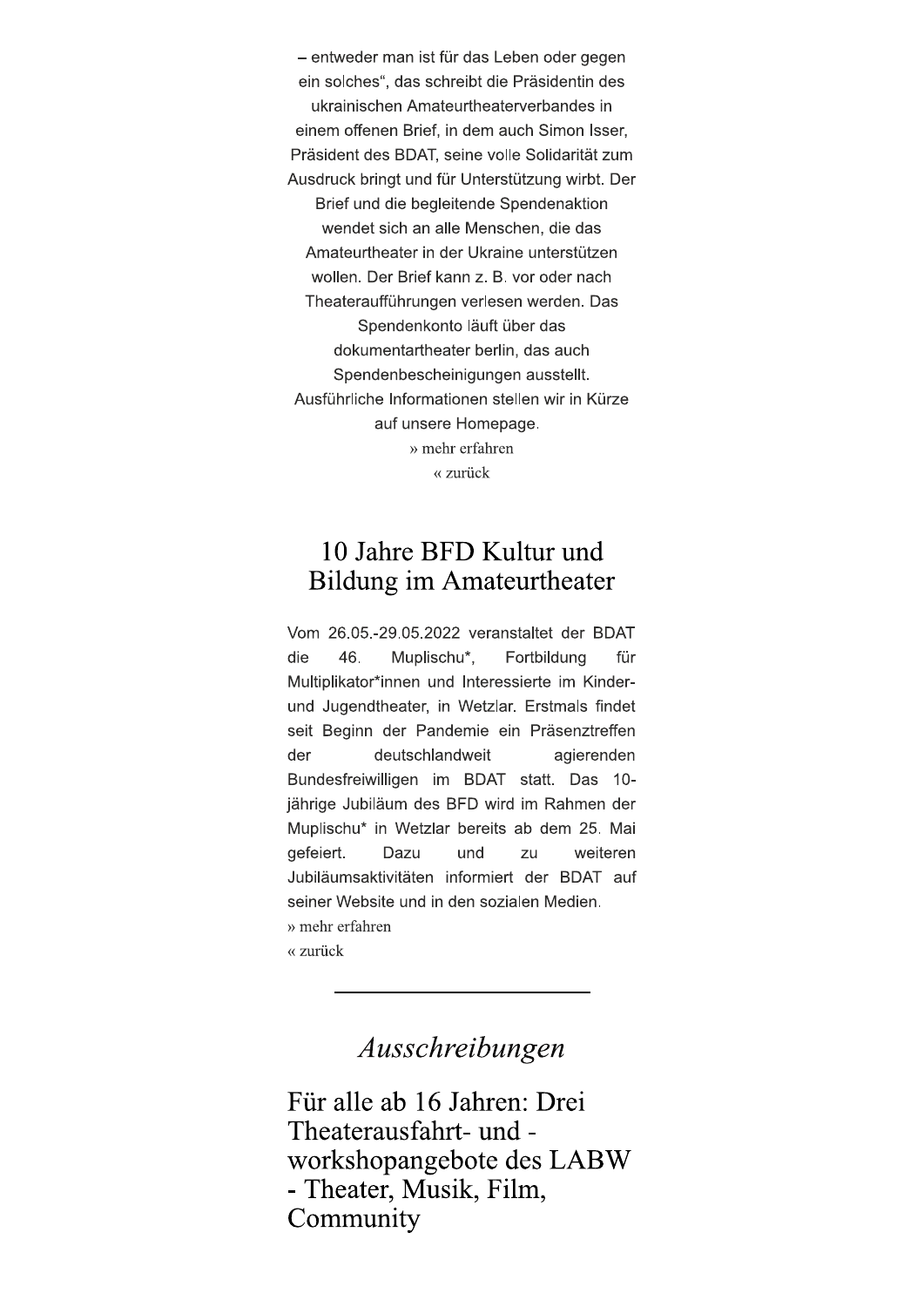Das Wetter wird schön, junge Menschen können sich wieder treffen - z. B. bei den drei aktuellen Angeboten des Landesverbandes Amateurtheater Baden-Württemberg (LABW) für Jugendliche zwischen 16 und 29 Jahren, die Theater, Musik, Film und Community verbinden!

1. Seminar "Beatbox und Soundimitation - Dein Orchester im Mund".

Sa, 07. Mai und So, 08. Mai 2022 (insgesamt ca. 12 Stunden)

2. Theaterfreizeit "Sommersouvenirs" für alle zwischen 18 und 27 Jahren -

Theater, Film und Musik und abends zusammen in die Stadt

Sa, 14. Mai und So, 15. Mai 2022

3. Theaterfreizeit "Festivalfieber – Politische (Körper-)Haltungen und Theater" Für alle zwischen 16 und 29 Jahren beim internationalen Theaterfestival Theatertage am See Friedrichshafen Fr, 24. Juni bis So, 26. Juni 2022

Mehr Informationen » mehr erfahren « zurück

### Sonstiges

### 15. Brandenburgische Amateurtheatertage 26.-29. Mai 2022 // Potsdam Waschhaus

Ein facettenreiches Programm präsentiert der Brandenburgische Amateurtheaterverband in der Landeshauptstadt Potsdam. Neun Aufführungen 15. werden bei den Brandenburgischen Amateurtheatertagen gezeigt. Die Gruppen kommen aus Eisenhüttenstadt, Schwedt/Oder, Schöneiche, Potsdam und Glien. Eine Gastgruppe aus Dresden sowie die Buchvorstellung "Heimat -Fremde Welt"  $\frac{1}{2}$ (Institut für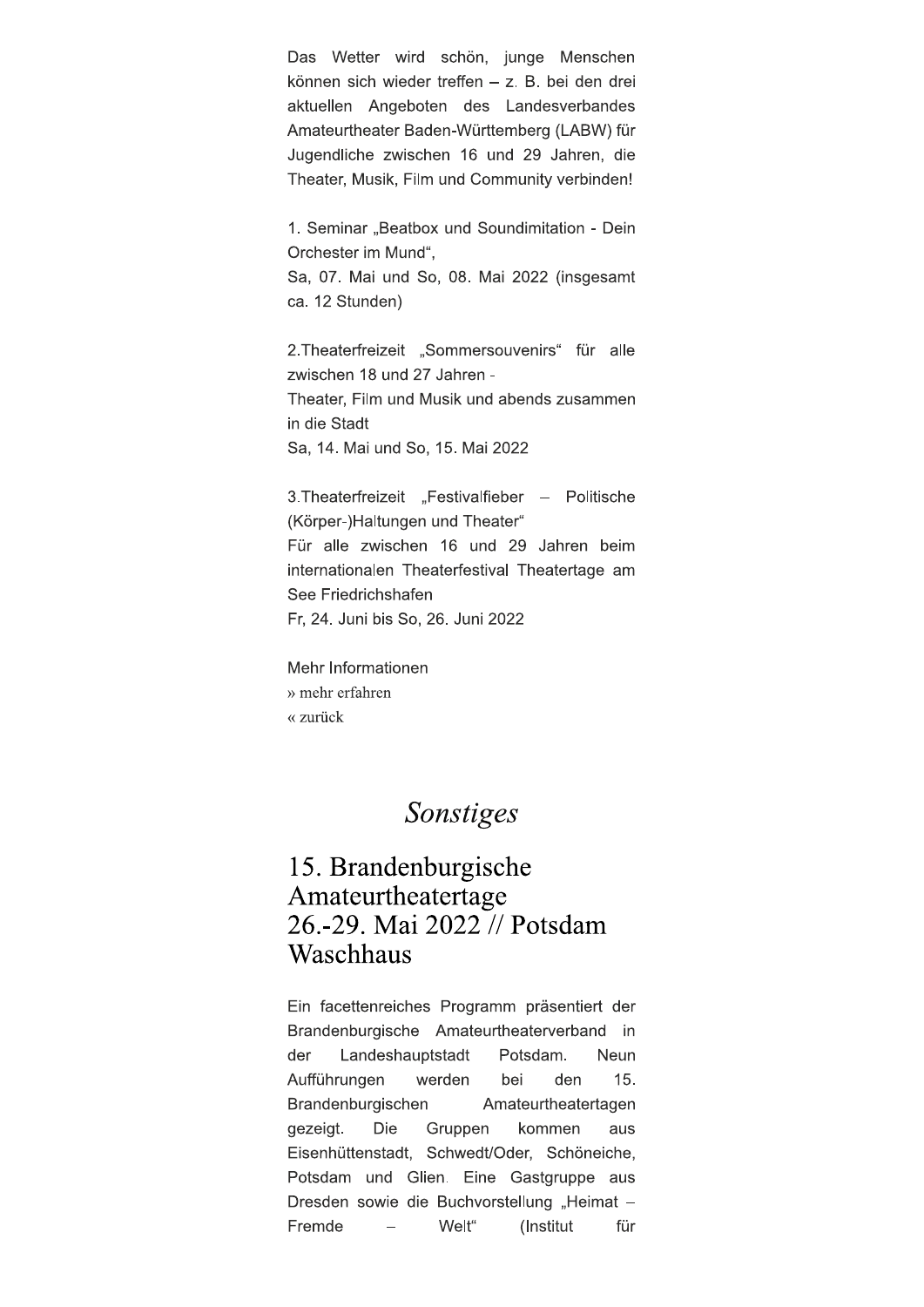Theaterwissenschaften der Universität Leipzig) machen das Programm komplett. Mehr zum Spielplan und weitere Informationen: » mehr erfahren « zurück

### Save the Date | Tabori Preisverleihung am 25. Mai 2022 analog und digital

Es ist soweit: Am 25. Mai 2022 vergibt der Fonds Darstellende Künste mit dem Tabori Preis die bundesweit höchste Ehrung in den Freien Darstellenden Künsten - und lädt zum hybriden Festakt analog im HAU Hebbel am Ufer (HAU1) und digital auf www.fonds-daku.de mit Musik, Live-Acts und Aftershowparty.

Erstmals in der Geschichte der Preisverleihung lobt der Fonds in diesem Jahr neben dem Tabori Preis und zwei weiteren Auszeichnungen für herausragende Künstler\*innen bzw. Gruppen der Freien Darstellende Künste aus dem Bundesgebiet auch eine Auszeichnung im internationalen Kontext aus. Aktuelle Informationen stehen hier.

» mehr erfahren

« zurück

### Webinar: Vorstellung des **GEMA Onlineportals für** Musiknutzer / Montag, 23. Mai 2022

Für das Webinar "Vorstellung des GEMA Onlineportals für Musiknutzer" bietet die Gema im Mai den nächsten Termin an.

Montag, 23.05.2022, 10:00 - 11:30 Uhr

In dem Webinar werden die wichtigsten Anwendungen im Onlineportal für Musiknutzer erläutert und Sie erhalten praktische Hilfe und kompakte Informationen u.a. zu folgenden Themen:

-Das GEMA Onlineportal: Die Basisfunktionen

-So geht's: Registrieren und Einloggen

-Musiknutzungen anmelden

-Musikfolgen/ Setlist einreichen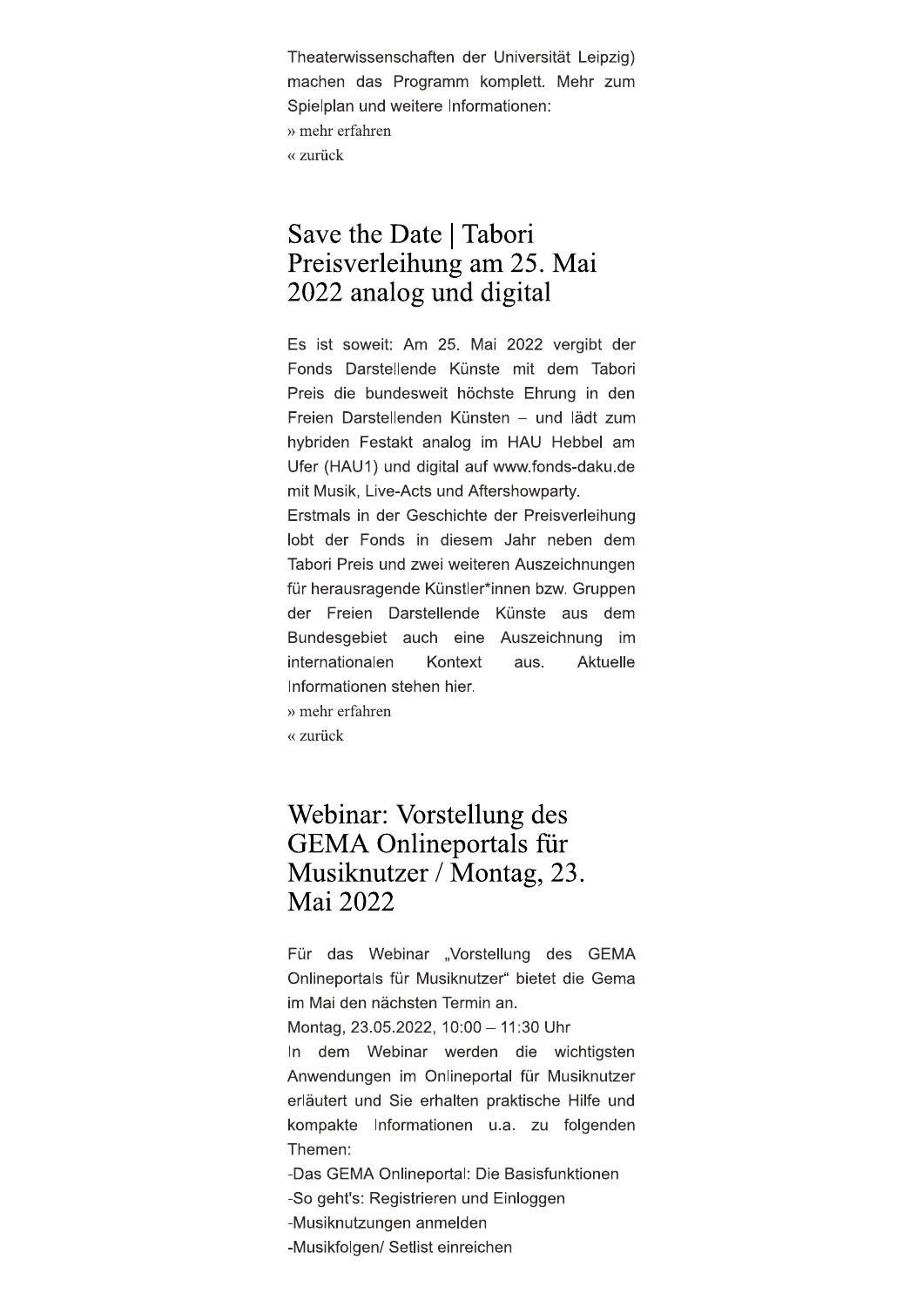-Stammdaten verwalten/ändern -Veranstaltungen und Verträge verwalten Während des Webinars werden auch Fragen zu konkreten Fallbeispielen und Anwendungen beantwortet. Anmeldung: » mehr erfahren « zurück

#### Internationales Symposium ALL IN 2022 – Jetzt anmelden!

Wie kann der gegenwärtige Theaterbetrieb die von Zugangsmöglichkeiten Menschen mit Behinderung in den Bereichen Personal. Programm und Publikum fördern und welches Wissen und welche Kompetenzen brauchen Mitarbeitende der Arbeitsbereiche Regie, Dramaturgie, Technik und Ausstattung an Theatern hierfür? Mit diesen Fragen beschäftigt sich das Internationale Symposium ALL IN am 24.06.2022 unter dem Titel "Der Theaterbetrieb und die inklusiven Darstellenden Künste". Veranstalter sind Un-Label e.V., Köln, und kubia Kooperation Düsseldorfer in mit dem Schauspielhaus und dem asphalt Festival. Anmeldungen sind ab sofort möglich. » mehr erfahren « zurück

### Theatertage am See // Friedrichshafen

Vom 21. bis 24. Juni 2022 finden die Jugendund Schultheatertage just-BW mit einem umfangreichen Programm statt. Eingeladen ist auch eine Schultheatergruppe aus Partnerstadt Sarajewo Friedrichshafens in Bosnien. Sie trifft neben den Teilnehmer\*innen aus BW auf Schülerinnen aus Serbien, die zusammen mit einer Berliner Schulklasse ein Filmtheaterprojekt via ZOOM entwickelt hat. Wie kann man beispielhaft ein ästhetisches Projekt realisieren und ein gemeinsames Kunstwerk entstehen lassen, auch wenn 1.300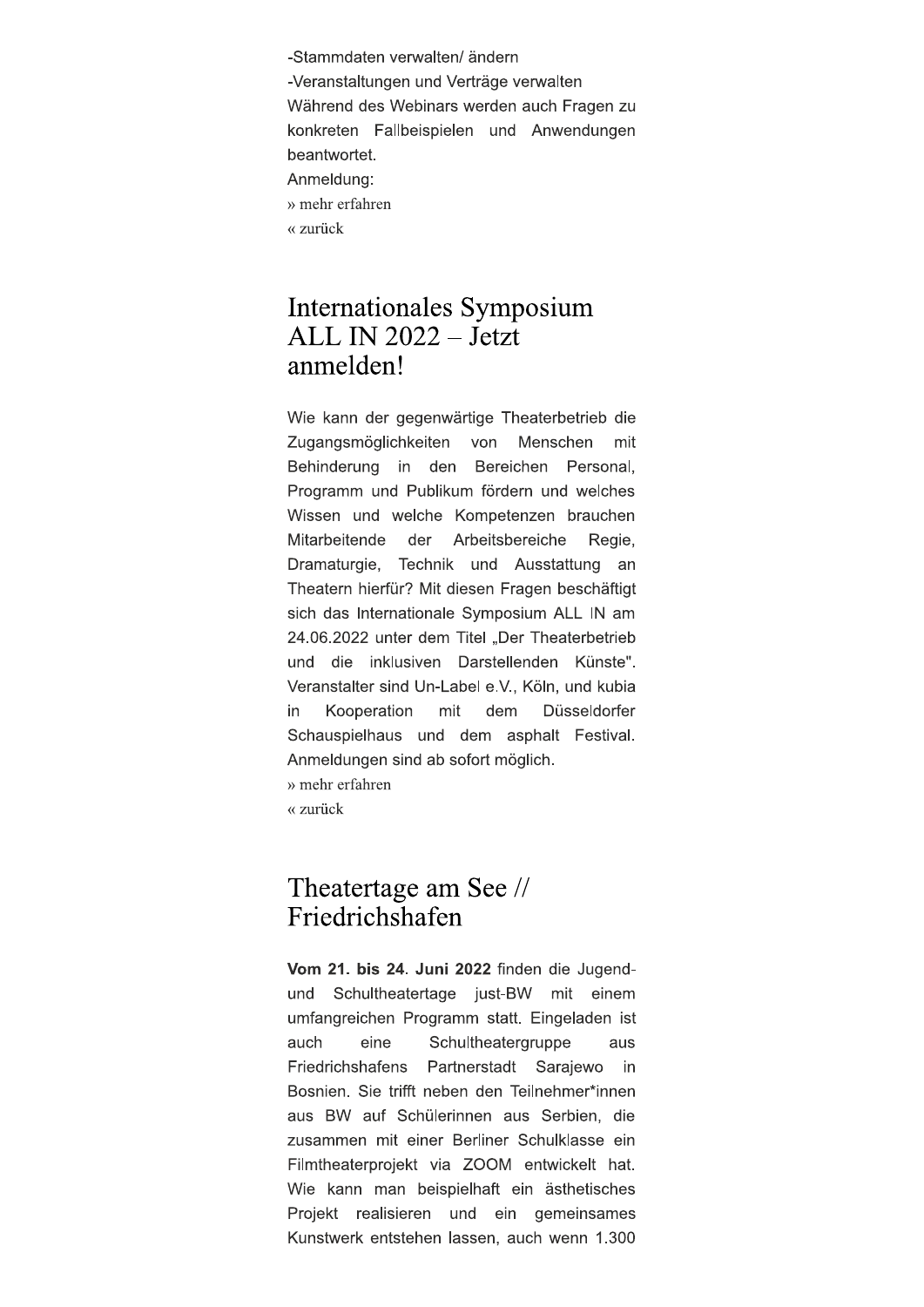km Luftlinie dazwischen liegen und analoge Begegnungen nicht möglich sind? Diese und viele andere Fragen stellt das Festival.

Vom 24. bis 26. Juni schließt sich das internationale Festival des Amateurtheaters an. An der Schwelle zwischen just BW und den internationalen Theatertagen am See wird der Krieg in der Ukraine das Motto "Haltungen" auf den Prüfstand stellen. Eine Gruppe geflüchteter Künstler\*innen aus Kiew, die bei den Mitgliedern des dokumentartheaters berlin Zuflucht fanden, gastiert bei den Theatertagen am Ende von just-BW und zum Auftakt des internationalen Festivals mit einer Premiere. "Irynas Tagebuch-Ukraine in Flammen". Bis Sonntag schließt sich ein Kaleidoskop von Aufführungen an, die auf unterschiedlichste Weise das Motto "Haltungen" bewegen.

» mehr erfahren

« zurück

### Stellenausschreibung Fachbereichsleitung Tanz TPZ Lingen // VERLÄNGERUNG der BEWERBUNGSFRIST

Das TPZ sucht zum nächstmöglichen Zeitpunkt eine Fachbereichsleitung TANZ (m/w/d) in Vollzeit. Bewerbungsfrist: 20.05.2022 » mehr erfahren « zurück

### 23. KinderKulturBörse am 16. und 17. Mai in Hannover

Die Fachmesse der Kinderkultur findet im jährlichen Wechsel in München und Hannover statt. Das Kulturzentrum Pavillon Hannover ist 23. Austragungsort der Börse, bei der Produktionen der Kinderkultur den Veranstaltern präsentiert 40 werden. Insgesamt Sichtveranstaltungen von Kindertheatern. Figurentheatern, Musiker\*innen, Artist\*innen und Magier\*innen werden gezeigt. Im Publikum sind neben dem Fachpublikum auch Kinder aus Hannover.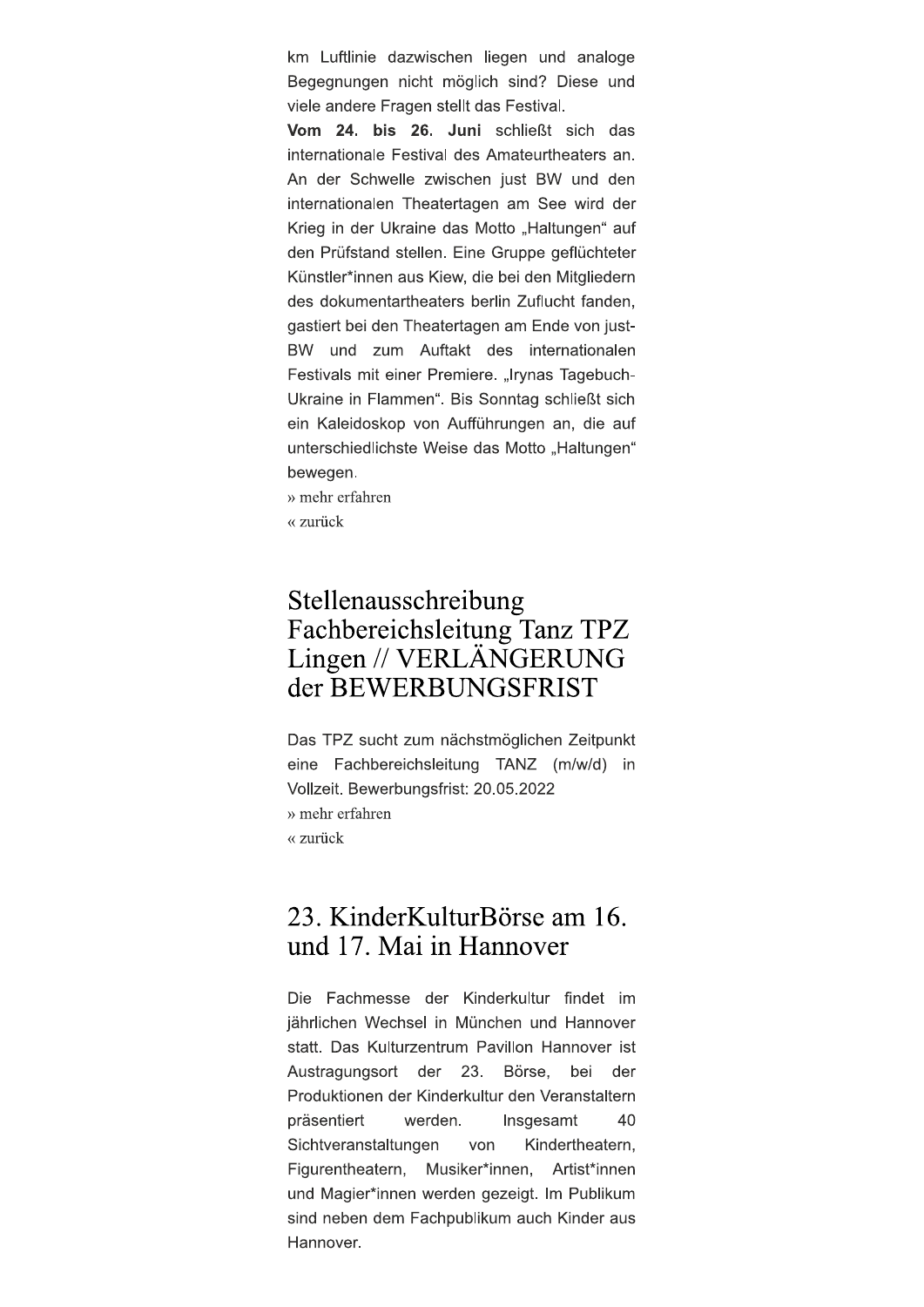Veranstalter ist die Kulturagentur Claudius Beck in Kooperation mit der Kulturellen Kinder- und Jugendbildung im Bereich Stadtteilkultur der Stadt Hannover. Programminformationen: » mehr erfahren « zurück

#### Trauer um Ursula Lehr

Die BAGSO - Bundesarbeitsgemeinschaft der Seniorenorganisationen trauert um ihre langjährige Wegbegleiterin und ehemalige Vorsitzende Prof. Dr. Dr. h.c. Ursula Lehr. Sie verstarb am 25. April 2022 im Alter von 91 Jahren nach kurzer Krankheit. "Mit ihrem unermüdlichen Engagement für ein aktives, engagiertes und möglichst gesundes Älterwerden prägte Ursula Lehr nicht nur die Arbeit der BAGSO, sondern die Einstellung zu älteren Menschen in Deutschland. Als sie 1988 Bundesfamilienministerin wurde, war sie Wegbereiterin einer modernen Altenpolitik, die ältere Menschen nicht nur als Empfänger von sozialen Leistungen, sondern als aktiven Teil der Gesellschaft betrachtet", sagte Dr. Regina Görner, Vorsitzende der BAGSO, Ursula Lehr arbeitete im Laufe ihrer Amtszeit bei der BAGSO immer wieder auch mit dem Bund Deutscher Amateurtheater (BDAT) zusammen, der langjähriges Mitglied der BAGSO ist. So war u. a. 2015 Schirmherrin der BDATsie Fachtagung "Kulturelle Bildung und Gesundheitsförderung im Alter". Zum Nachruf der BAGSO:

» mehr erfahren

« zurück

### StayOnStage // Online-Plattform für Geflüchtete

Die Vermittlungs-Plattform möchte Menschen unterstützen, die vor Krieg und Gewalt geflohen sind und im Exil nach Arbeitsoder Auftrittsmöglichkeiten suchen. StayOnStage listet Stellenangebote in den darstellenden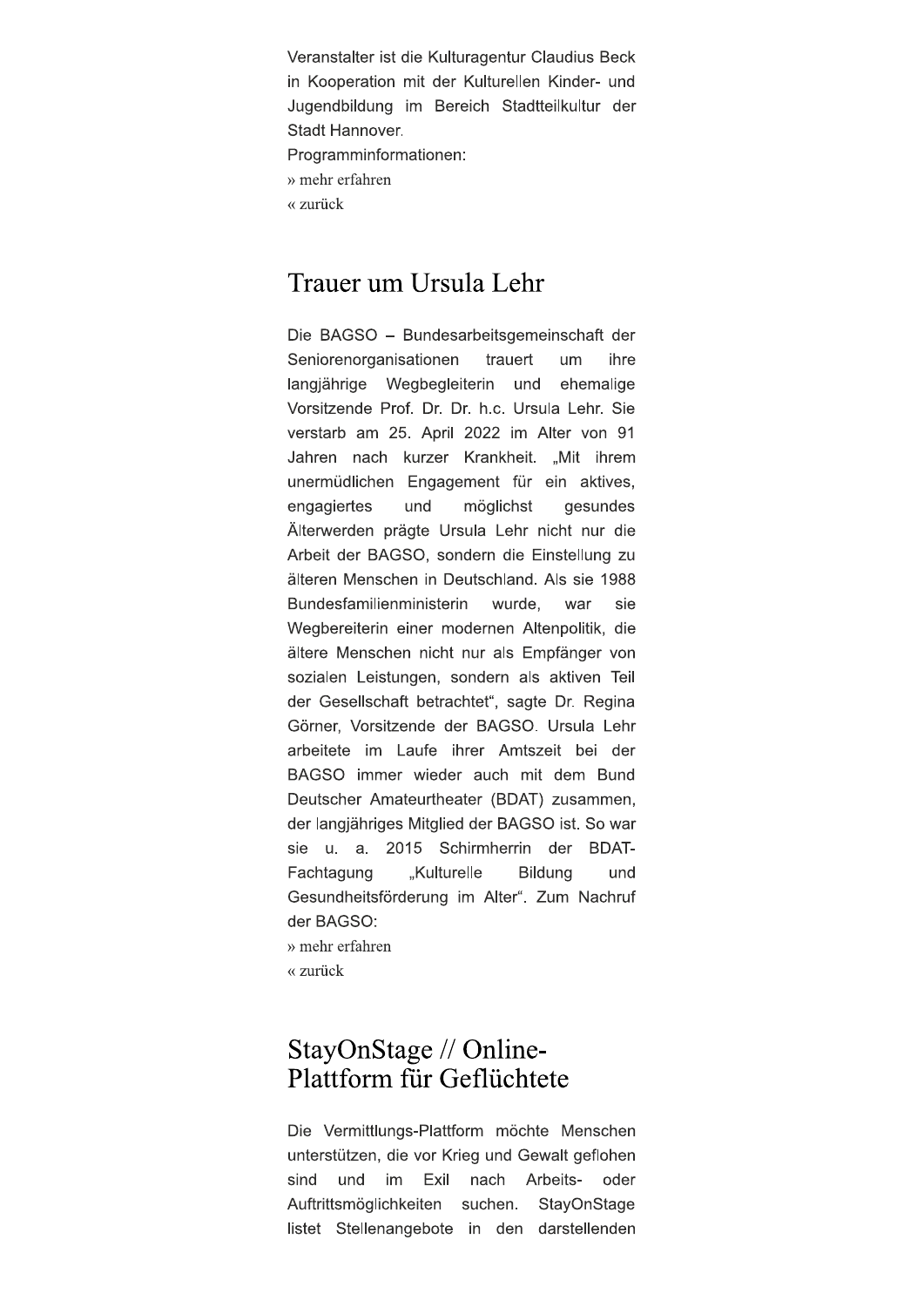Künsten aus allen künstlerischen, technischen und administrativen Bereichen mit Hinweisen auf mögliche Unterkünfte auf. Aufgelistet sind außerdem Künstlerresidenzen. Gastspielangebote, Probenraumnutzungen für Performer, Musiker und Tänzer sowie weitere Fördermöglichkeiten. StayOnStage ist ein gemeinsames des Internationalen Projekt Theaterinstituts Deutschland und des Deutschen Theater- und Orchesterverbandes. » mehr erfahren « zurück

# **Tipps**

# ProEnglish Theatre - "The Book of Sirens" performance!

Staged in the bomb shelter//theatre of Kyiv during March 2022. It was premiered on Apr 09, 18:00 (kyiv time) and streamed at FB page of ProEnglish Theatre and with fellow theatres pages worldwide » mehr erfahren

« zurück

### Polis180 e.V.: Online-Veranstaltung "Making Theatre in Times of War" 9. Mai 2022

Am kommenden Montag, 09. Mai, (Europatag) um 18.30 Uhr wird es bei Polis180 e.V. eine Veranstaltung zu Kulturkooperationen in Zeiten des Krieges geben. Der Schwerpunkt liegt auf dem Bereich der Theater.

Als Expert:innen sind Laura Busch, Dramaturgin am Theater Magdeburg, Christy Romer von der European Theater Convention und Natasha Syvanenko, derzeit Regisseurin am Schauspielhaus Graz eingeladen.

Weitere Infos und Anmeldung:

- » mehr erfahren
- « zurück